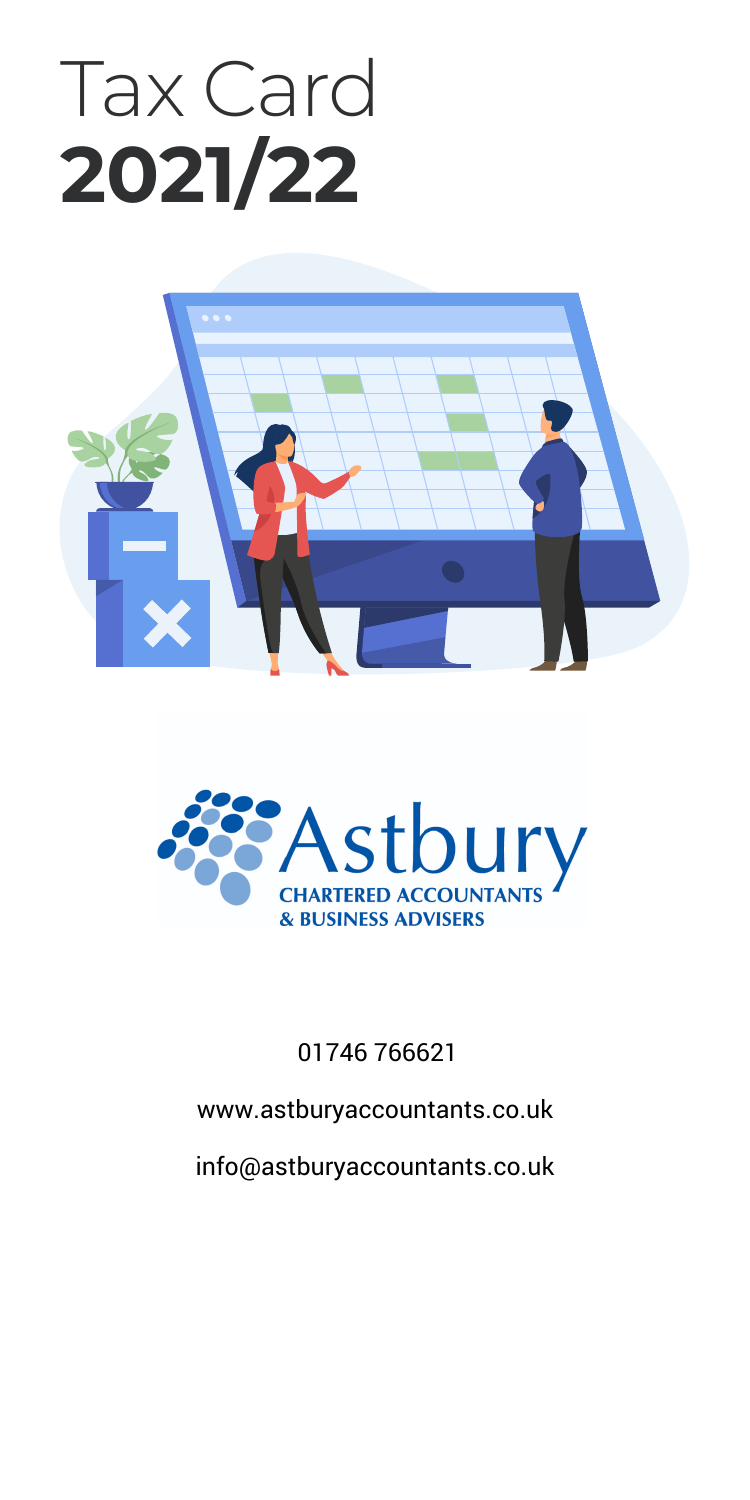## **INCOME TAX ALLOWANCES**

|                                                 | 2021/22 | 2020/21 |  |
|-------------------------------------------------|---------|---------|--|
| Personal allowance*                             | £12,570 | £12.500 |  |
| Personal savings allowance                      |         |         |  |
| - Basic-rate taxpaver                           | £1.000  | £1.000  |  |
| - Higher-rate taxpayer                          | £500    | £500    |  |
| - Additional-rate taxpayer                      | £0      | f()     |  |
| Dividend allowance at 0%                        | £2,000  | £2,000  |  |
| Marriage/civil partner transferable allowance** | £1.260  | £1.250  |  |
| Trading and property allowance***               | £1.000  | £1.000  |  |
| Rent-a-room allowance                           | £7.500  | £7.500  |  |
| Blind person's allowance                        | £2.520  | £2,500  |  |

\* The personal allowance is reduced by £1 for each £2 of income from £100,000 to £125,140.

\*\* Any unused personal allowance may be transferred to a spouse or civil partner, where the recipient is not liable to higher or additional-rate tax.

\*\*\* Landlords and traders with gross income from each of these sources in excess of £1,000 can deduct the allowance from their gross income as an alternative to claiming expenses.

## **INCOME TAX BANDS AND RATES**

|                                     | 2021/22             | 2020/21             |
|-------------------------------------|---------------------|---------------------|
| Starting rate of 0% savings up to*: | £5,000              | £5,000              |
| Basic-rate band                     | £37.700             | £37.500             |
| Higher-rate band                    | £37.701 to £150.000 | £37,501 to £150,000 |
| Additional-rate band                | Above £150,000      | Above £150,000      |
| Basic-rate                          | 20%                 | 20%                 |
| Higher-rate                         | 40%                 | 40%                 |
| Additional-rate                     | 45%                 | 45%                 |
| Dividend basic-rate                 | 7.5%                | 7.5%                |
| Dividend higher-rate                | 32.5%               | 32.5%               |
| Dividend additional-rate            | 38.1%               | 38.1%               |

\* The starting rate does not apply if taxable income exceeds the starting rate limit.

#### Income tax in Scotland

|              | 2021/22            |      | 2020/21            |      |  |
|--------------|--------------------|------|--------------------|------|--|
| <b>Band</b>  | Taxable income     | Rate | Taxable income     | Rate |  |
| Starter*     | £12.571 - £14.667  | 19%  | £12.501 - £14.585  | 19%  |  |
| Basic        | £14,668 - £25,296  | 20%  | £14.586 - £25.158  | 20%  |  |
| Intermediate | £25.297 - £43.662  | 21%  | £25.159 - £43.430  | 21%  |  |
| Higher**     | £43,663 - £150,000 | 41%  | £43.431 - £150.000 | 41%  |  |
| Top**        | Above £150,000     | 46%  | Above £150,000     | 46%  |  |

\* Assumes individual is in receipt of a personal allowance.

\*\* The personal allowance is reduced by £1 for each £2 of income from £100,000 to £125,140.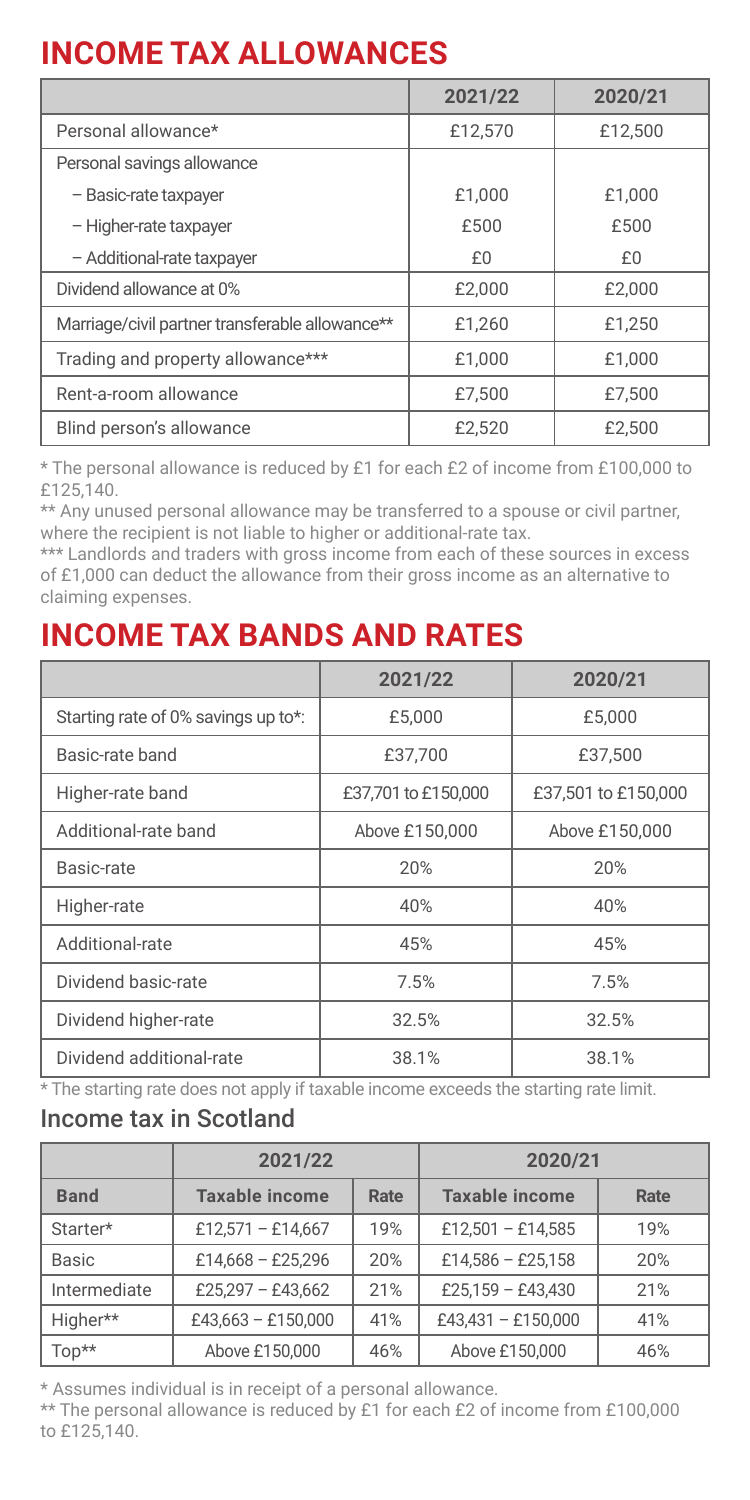## **VEHICLE AND FUEL BENEFITS-IN-KIND** The taxable benefit-in-kind is calculated as a percentage of the car's UK

list price. The percentage depends on the car's CO<sub>2</sub> emissions in grams per kilometre (g/km).

| CO <sub>2</sub> emissions<br>(q/km) | <b>Electric range</b><br>(miles) | Cars reg'd<br>before 6.4.20*       | Cars reg'd on or<br>after 6.4.20*  |  |
|-------------------------------------|----------------------------------|------------------------------------|------------------------------------|--|
| $\Omega$                            | n/a                              | 1%                                 | 1%                                 |  |
| $1 - 50$                            | 130 and over                     | 2%                                 | 1%                                 |  |
| $1 - 50$                            | $70 - 129$<br>5%                 |                                    | 4%                                 |  |
| $1 - 50$                            | $40 - 69$<br>8%                  |                                    | 7%                                 |  |
| $1 - 50$                            | $30 - 39$                        | 12%                                | 11%                                |  |
| $1 - 50$                            | Under 30                         |                                    | 13%                                |  |
| $51 - 54$                           | n/a                              | 15%                                | 14%                                |  |
| Over 54<br>n/a                      |                                  | $+1\%$ every $5q/$<br>km up to 37% | $+1\%$ every $5q/$<br>km up to 37% |  |

\* Diesel vehicles not meeting the RDE2 standard will be liable to a 4% surcharge, up to a maximum of 37%.

The list price is on the day before first registration, including most accessories, and is reduced by any employee's capital contribution (max £5,000) when the car is first made available. Where the cost of all fuel for private use is borne by the employee, the fuel benefit is nil. Otherwise, the fuel benefit is calculated by applying the car benefit percentage to the car fuel benefit multiplier (below).

| Company car fuel            | 2021/22 | 2020/21 |
|-----------------------------|---------|---------|
| Car fuel benefit multiplier | £24.600 | £24.500 |

| Company vans*               | 2021/22 | 2020/21 |
|-----------------------------|---------|---------|
| Van benefit charge          | £3.500  | £3.490  |
| Van fuel benefit multiplier | £669    | £666    |

\*Applies where private use is more than home-to-work travel. Payments by employees for private use may reduce these benefits-in-kind. Zero-emission vans have a benefit value of £0 (£2,792 in 2020/21).

## **TAX-FREE MILEAGE ALLOWANCES**

| Cars and vans, inc.       | First 10,000 business miles | 45 <sub>D</sub> |
|---------------------------|-----------------------------|-----------------|
| electric vehicles         | Thereafter                  | 25p             |
| <b>Motorcycles</b>        | 24 <sub>D</sub>             |                 |
| <b>Bicycles</b>           | 20 <sub>D</sub>             |                 |
| <b>Business passenger</b> | 5p                          |                 |

The tax-free business mileage allowance rates apply for qualifying business journeys incurred by employees using their own vehicles over the course of the tax year.

For National Insurance purposes, a 45p rate might apply for all business miles incurred by cars and vans.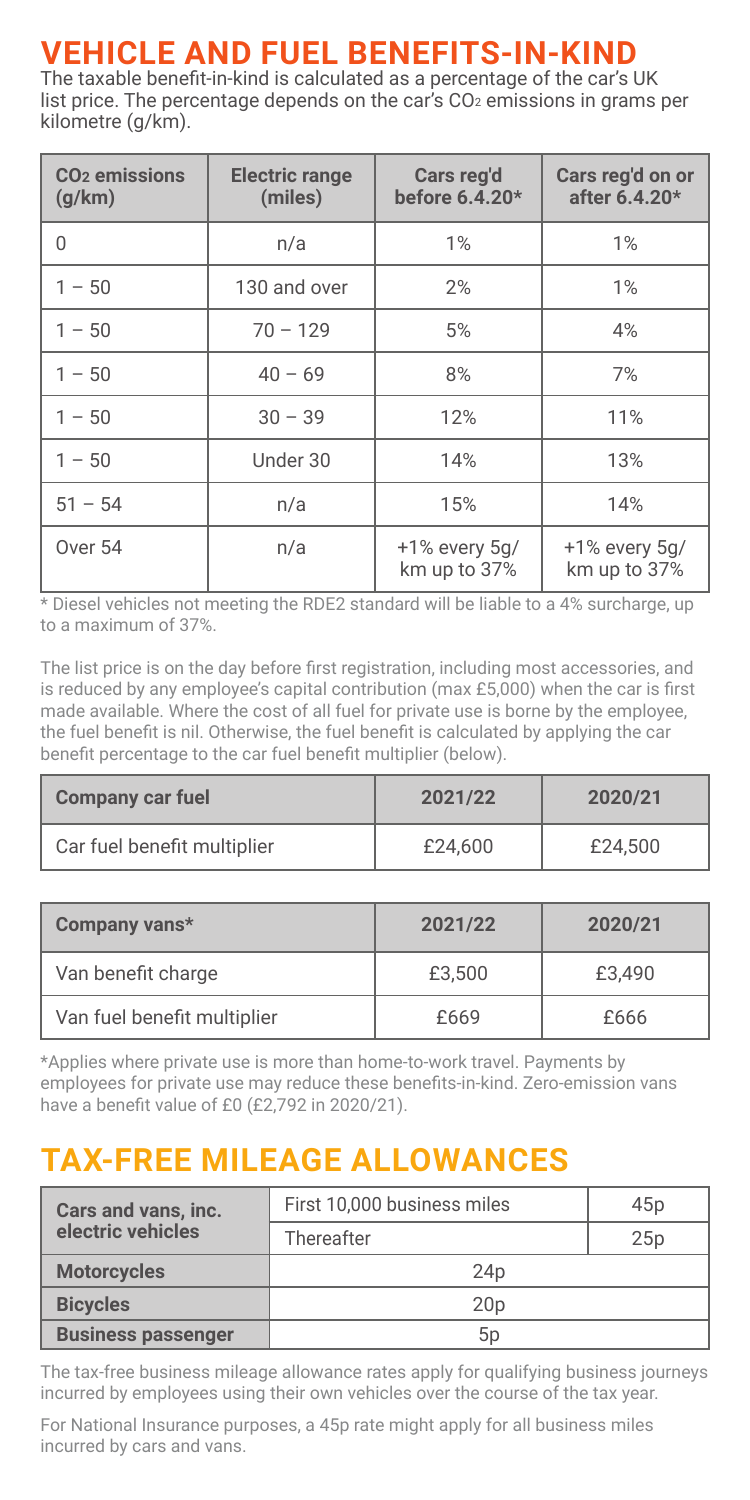## **CAPITAL GAINS TAX**

|                                                                                  |                            | 2021/22 | 2020/21 |
|----------------------------------------------------------------------------------|----------------------------|---------|---------|
|                                                                                  | Individual basic-rate      | 10%     | 10%     |
| Main rates                                                                       | Individual over basic-rate | 20%     | 20%     |
|                                                                                  | Trusts and estates         | 20%     | 20%     |
| Surcharge - for gains on chargeable residential<br>property and carried interest |                            | 8%      | 8%      |
| Annual                                                                           | Individuals                | £12.300 | £12.300 |
| exemption                                                                        | Trusts                     | £6.150  | £6.150  |
| <b>Business asset</b>                                                            | Applicable rate            | 10%     | 10%     |
| disposal relief                                                                  | Lifetime limit             | f1m     | £1m     |
| Investors'                                                                       | Applicable rate            | 10%     | 10%     |
| relief                                                                           | Lifetime limit             | £10m    | £10m    |

### **INHERITANCE TAX**

|                                                                                                               | 2021/22          | 2020/21        |
|---------------------------------------------------------------------------------------------------------------|------------------|----------------|
| Nil-rate band threshold*                                                                                      | £325.000         | £325.000       |
| Main residence nil-rate band**                                                                                | £175,000         | £175,000       |
| Combined threshold limit for married<br>couples and civil partners, including<br>main residence nil-rate band | f1m              | £1m            |
| Business property relief and agricultural<br>property relief                                                  | $50%$ or<br>100% | 50% or<br>100% |

\* Up to 100% of any unused part of a deceased person's nil-rate band can be claimed by the surviving spouse/civil partner on their death. This also applies to the main residence nil-rate band, albeit the main residence nil-rate is subject to the taper withdrawal below.

\*\* For estates in excess of £2m, a 50% taper withdrawal applies to the excess.

#### Tax rates

|                                              | 2021/22 | 2020/21 |
|----------------------------------------------|---------|---------|
| Main rate                                    | 40%     | 40%     |
| Chargeable on lifetime transfers             | 20%     | 20%     |
| Transfers on or within seven years of death* | 40%     | 40%     |
| Reduced rate**                               | 36%     | 36%     |

\* All lifetime transfers not covered by exemptions and made within seven years of death will be added back into the estate for the purposes of calculating the tax payable. This may then be reduced as shown in the table below.

|  | ** Applies if 10% or more of net-chargeable estate is left to certain registered charities. |  |  |  |  |
|--|---------------------------------------------------------------------------------------------|--|--|--|--|
|  |                                                                                             |  |  |  |  |

| Years before death $0 - 3$ | $3 - 4$ | $4 - 5$ | $5 - 6$ |     |
|----------------------------|---------|---------|---------|-----|
| Tax reduced by             | 20%     | 40%     | 60%     | 80% |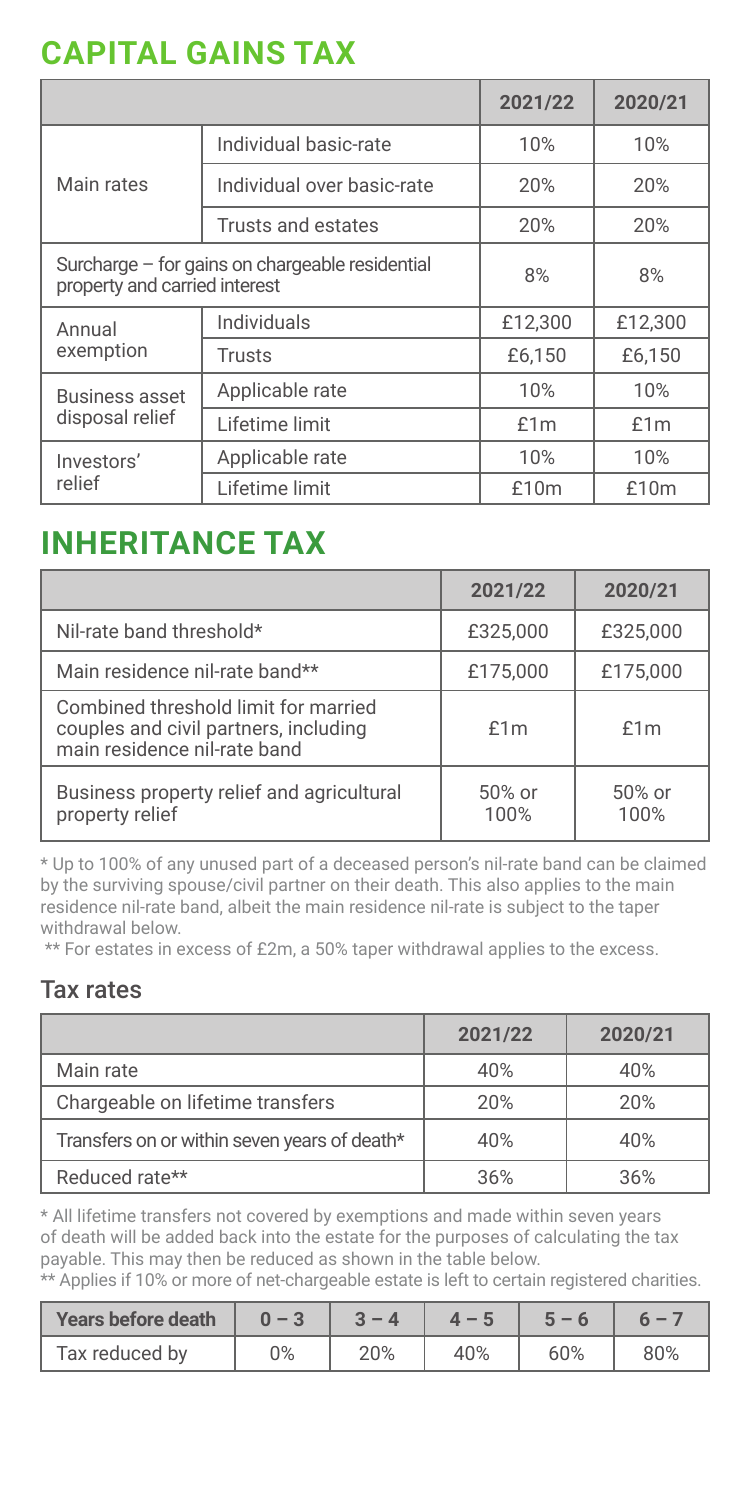## **UK COMPANY TAXATION**

| <b>Financial year from 1 April</b> | 2021  | 2020  |
|------------------------------------|-------|-------|
| Corporation tax main rate          | 19%   | 19%   |
| Loans to participators             | 32.5% | 32.5% |
| Diverted profits tax               | 2.5%  | 25%   |

## **MAIN CAPITAL ALLOWANCES**

#### Initial allowances

| Annual investment allowance:<br>on first £1m (excludes cars)*                                    | 100% |
|--------------------------------------------------------------------------------------------------|------|
| Super-deduction: qualifying plant and machinery                                                  | 130% |
| First-year allowance: special-rate pool                                                          | 50%  |
| First-year allowance: including new and unused electric<br>cars and zero-emission goods vehicles | 100% |

\* Applies from 1 January 2019 to 31 December 2021, reverting to £200,000 from 1 January 2022. Transitional rules may apply for chargeable periods spanning these dates.

#### Writing-down allowances

| Plant and machinery main-rate expenditure                 |  | 18% |
|-----------------------------------------------------------|--|-----|
| Plant and machinery special-rate expenditure              |  | 6%  |
| $1 - 50q/km$<br>Cars                                      |  | 18% |
| More than 50q/km                                          |  | 6%  |
| Structures and buildings allowance - straight-line relief |  | 3%  |

## **VAT**

| From 1 April 2021       | Rate  | <b>VAT fraction</b> |
|-------------------------|-------|---------------------|
| Standard rate           | 20%   | 1/6                 |
| Reduced rate            | 5%    | 1/21                |
| Temporary reduced rate* | 12.5% | 1/9                 |

\*Applies in the hospitality and tourism sector from 1 October 2021 to 31 March 2022.

#### Taxable turnover limits

| From 1 April                                          | 2021     | 2020     |
|-------------------------------------------------------|----------|----------|
| Registration (last 12 months or next<br>30 days) over | £85.000  | £85.000  |
| Deregistration (next 12 months)<br>under              | £83,000  | £83,000  |
| Annual and cash accounting<br>schemes turnover limit  | £1.35m   | £1.35m   |
| Flat-rate scheme turnover limit                       | £150,000 | £150.000 |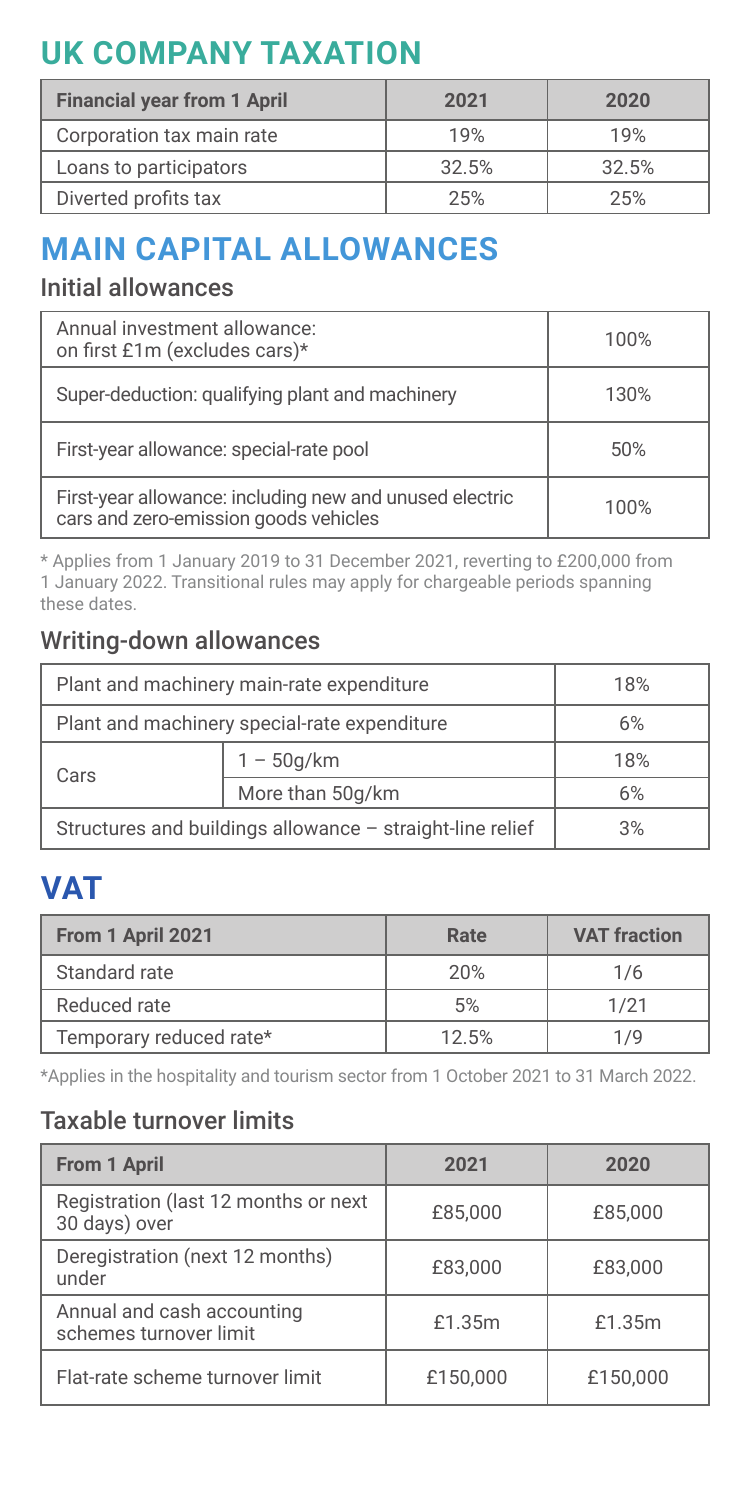## RESEARCH AND DEVELOPMENT (R&D)

| Revenue expenditure - SMEs                  | 230%  |
|---------------------------------------------|-------|
| Capital expenditure - all companies         | 100%  |
| SME company R&D payable credit              | 14.5% |
| Large company R&D expenditure credit (RDEC) | 13%   |

## TAX-EFFICIENT INVESTMENTS

| <b>Annual investment limit</b>         | 2021/22            | 2020/21  |
|----------------------------------------|--------------------|----------|
| <b>ISA</b>                             | £20,000            | £20,000  |
| Lifetime ISA*                          | £4.000             | £4.000   |
| Help-to-buy ISA (existing savers only) | Up to £200 a month |          |
| Junior ISA and child trust fund        | £9,000             | £9.000   |
| Venture capital trust at 30%           | £200,000           | £200,000 |
| Enterprise investment scheme at 30%**  | f1m                | f1m      |
| Seed EIS (SEIS) at 50%                 | £100,000           | £100,000 |
| Social investment tax relief at 30%    | f1m                | f1m      |

\* Reduces ISA limit by amount invested in Lifetime ISA.

\*\* Up to £2m in a knowledge-intensive company.

## REGISTERED PENSIONS

|                                    | 2021/22                   | 2020/21    |
|------------------------------------|---------------------------|------------|
| Lifetime allowance limit           | £1,073,100                | £1,073,100 |
| Money purchase annual allowance    | £4.000                    | £4.000     |
| Annual allowance limit*            | £40,000                   | £40.000    |
| Minimum age for accessing benefits | 55                        | 55         |
| Maximum tax-free pension lump sum  | 25% of pension fund value |            |

\* Tapered at a rate of 50% of excess income down to £4,000 if threshold income over £200,000 and adjusted income over £240,000. Restrictions can apply based on net-relevant earnings.

Subject to certain conditions, the unused amount of the annual allowance can be carried forward up to three years and used once the current year annual allowance has been fully utilised.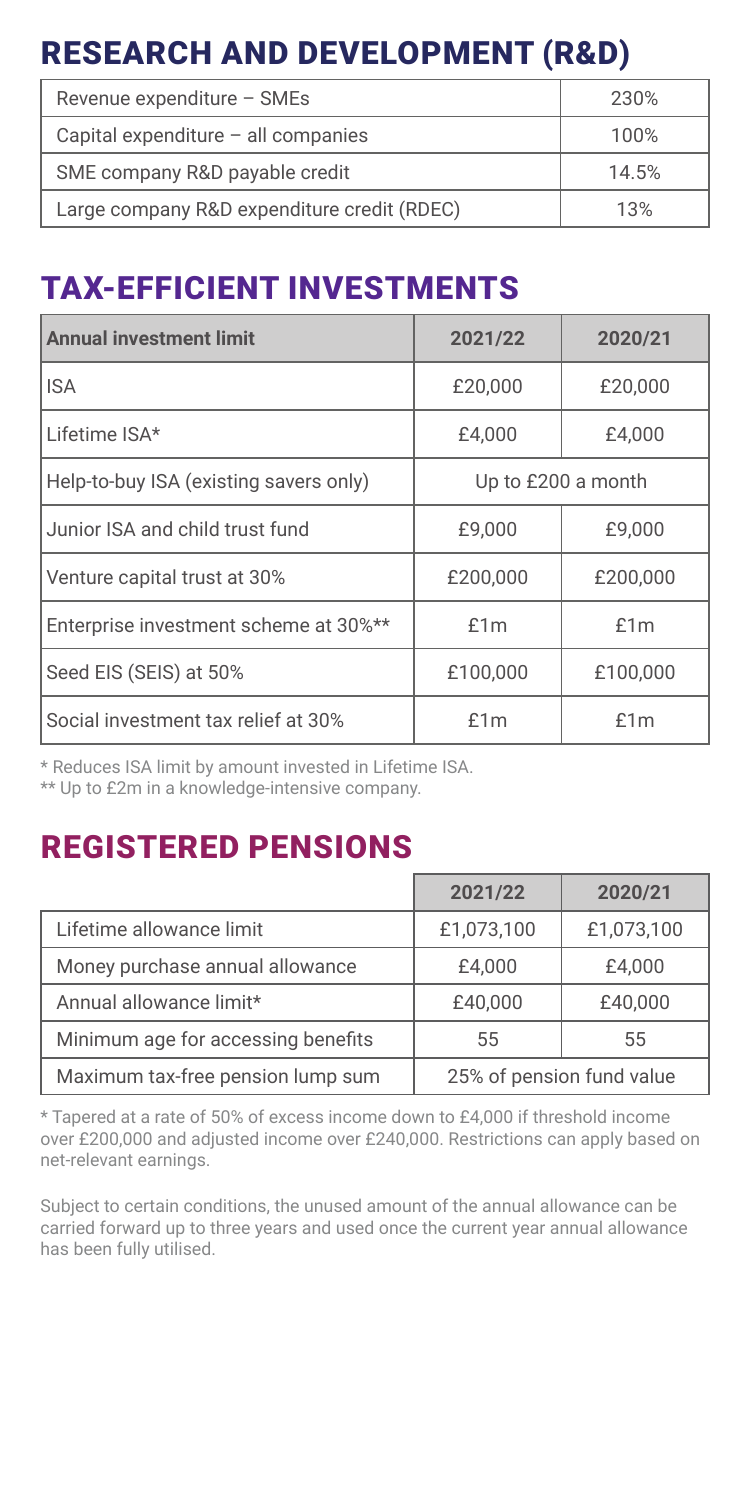## NATIONAL INSURANCE

| Class <sub>1</sub>        |                      |                           |                      |
|---------------------------|----------------------|---------------------------|----------------------|
| <b>Weekly earnings</b>    | <b>Employee rate</b> | <b>Weekly earnings</b>    | <b>Employer rate</b> |
| Up to £184                | $Nil*$               | Up to £170                | Nil                  |
| Over £184 - £967          | 12%                  | Over £170 - £967          | $13.8%**$            |
| Over £967                 | 2%                   | Over £967                 | 13.8%                |
| Over state<br>pension age | 0%                   | Over state<br>pension age | 13.8%                |

\* Entitlement to contribution-based benefits are retained for earnings between £120 and £184 a week.

\*\* 0% for staff under 21 and apprentices under 25 on earnings up to £967 a week.

| Class 1A                                              |              |  |
|-------------------------------------------------------|--------------|--|
|                                                       |              |  |
| On relevant benefits, including car and fuel benefits | 13.8%        |  |
|                                                       |              |  |
| Class 2                                               |              |  |
| Self-employed above small profits threshold           | £3.05 a week |  |

Small profits threshold **E**6.515 a year

| Class <sub>3</sub> |               |  |
|--------------------|---------------|--|
| Voluntary          | £15.40 a week |  |
|                    |               |  |

| Class $4*$                                      |    |  |
|-------------------------------------------------|----|--|
| Self-employed on profits above £9,568 - £50,270 | 9% |  |
| Over £50,270                                    |    |  |

\* Exemption applies if the state retirement age is reached by 6 April 2021.

#### Employment allowance

| Per employer, per year | $f4.000*$ |
|------------------------|-----------|
|------------------------|-----------|

\* One claim only for companies in a group or under common control. Not available where the director is the only employee paid earnings above the secondary threshold for class 1 NICs. Limited to employers with an employer NICs bill below £100,000 in the previous tax year.

#### Apprenticeship levy

A levy of 0.5% applies where the pay bill exceeds £3m. There is an allowance of £15,000. Further conditions apply, so please consult with us.

#### IMPORTANT NOTICE

These rates and allowances are based on Budget 2021 announcements made by the UK and Northern Ireland, Scottish and Welsh Governments and are for information only.

All information is subject to change before 6 April 2021 and confirmation by the respective governments. The above must not be considered advice and no warranty is given for the accuracy or completeness of the details. Professional advice should be sought before making any decisions.

Rates apply to the UK and Northern Ireland unless stated otherwise.